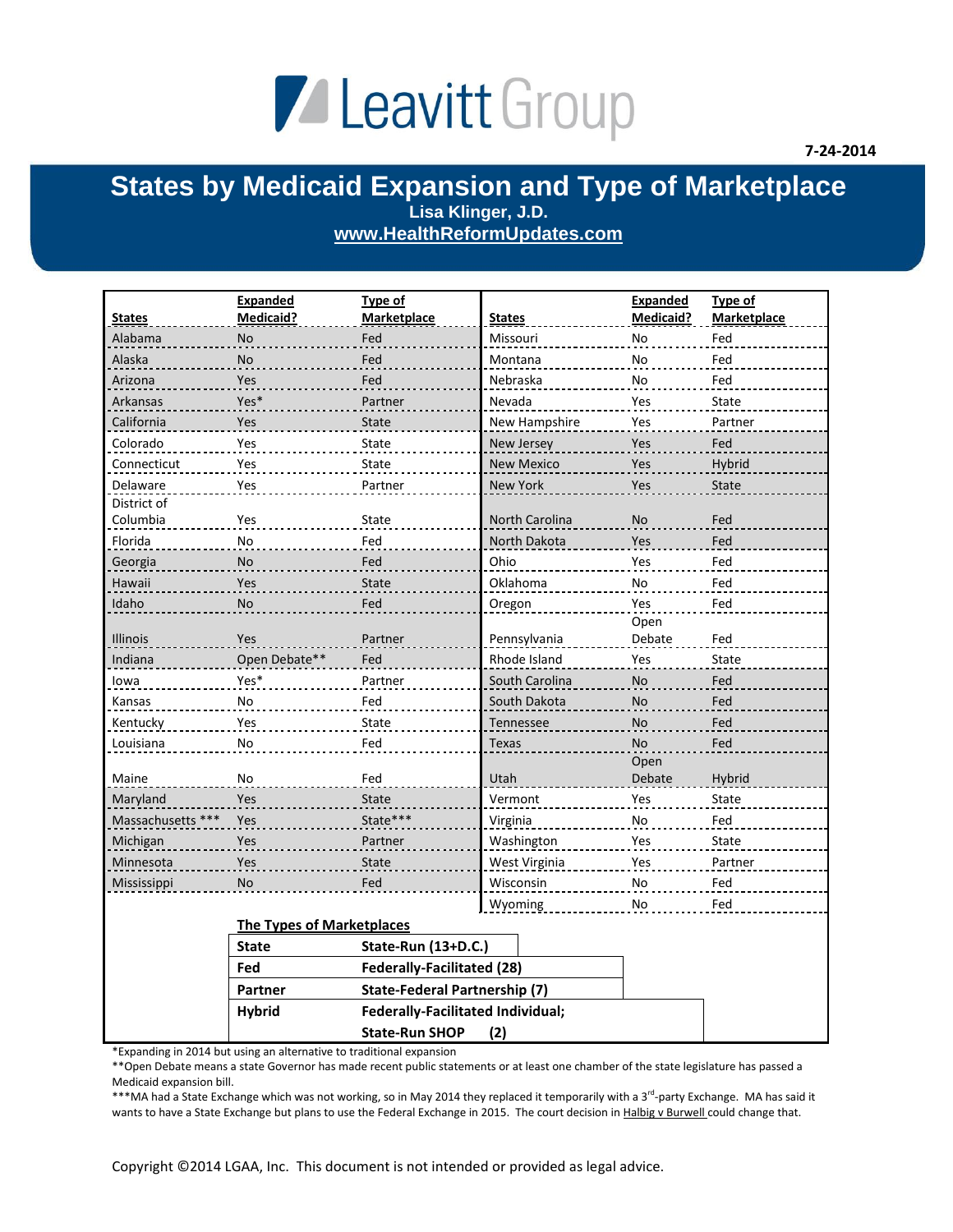

**Medicaid Expansion** *(as of July 2014)*

\*From Kaiser: "Open Debate states are based on KCMU analysis of State of the State Addresses, recent public statements made by the Governor, issuance of waiver proposals or passage of a Medicaid expansion bill in at least one chamber of the legislature.